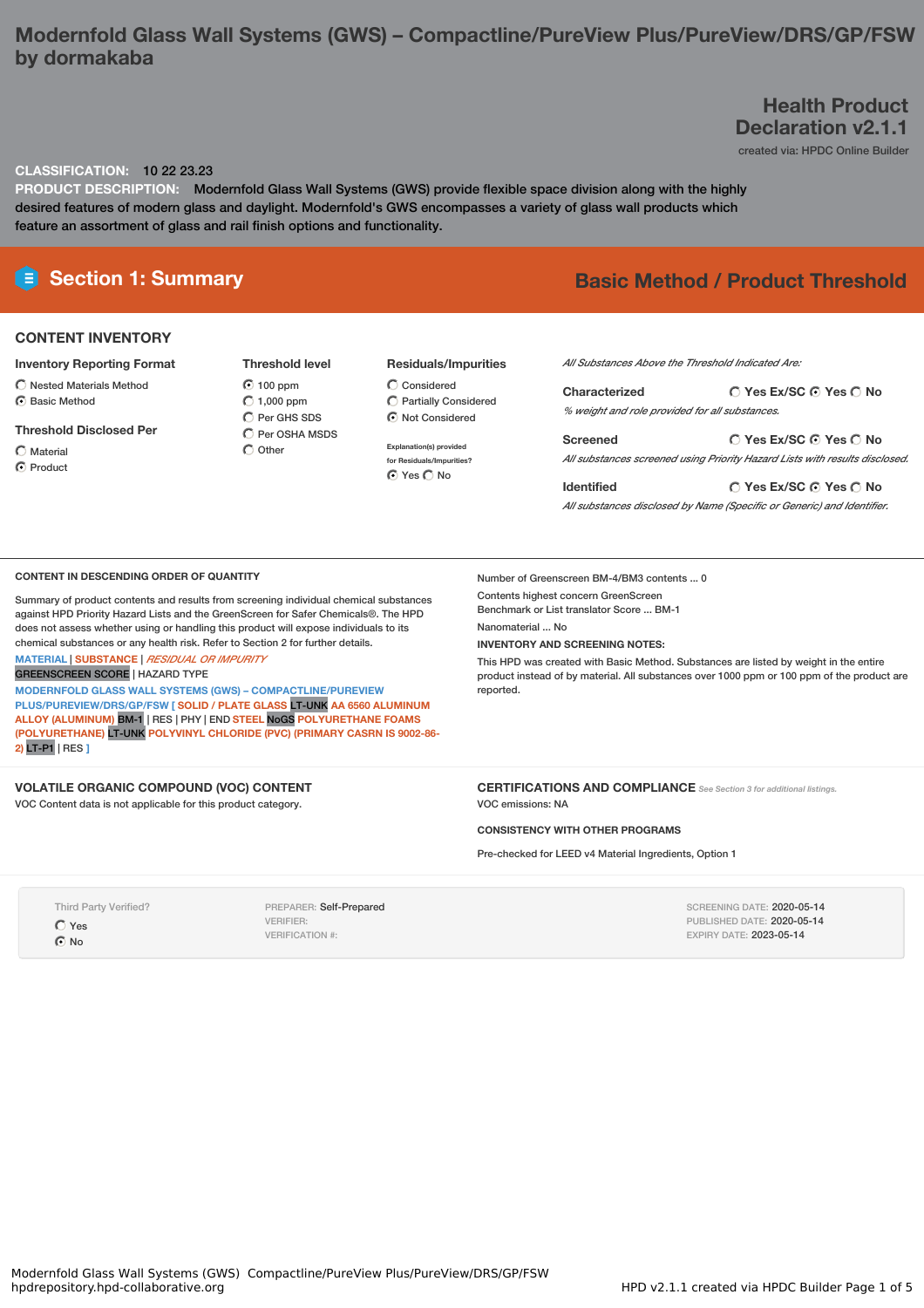This section lists contents in a product based on specific threshold(s) and reports detailed health information including hazards. This HPD uses the inventory *method indicated above, which is one of three possible methods:*

- *Basic Inventory method with Product-level threshold.*
- $\bullet$ *Nested Material Inventory method with Product-level threshold*
- *Nested Material Inventory method with individual Material-level thresholds*

Definitions and requirements for the three inventory methods and requirements for each data field can be found in the HPD Open Standard version 2.1.1, *available on the HPDC website at: [www.hpd-collaborative.org/hpd-2-1-1-standard](https://www.hpd-collaborative.org/hpd-2-1-1-standard)*

| MODERNFOLD GLASS WALL SYSTEMS (GWS) - COMPACTLINE/PUREVIEW<br><b>PLUS/PUREVIEW/DRS/GP/FSW</b>                                   |                                              |                                          |                                   |                                      |                                                                  |  |  |
|---------------------------------------------------------------------------------------------------------------------------------|----------------------------------------------|------------------------------------------|-----------------------------------|--------------------------------------|------------------------------------------------------------------|--|--|
| PRODUCT THRESHOLD: 100 ppm                                                                                                      |                                              |                                          |                                   |                                      | RESIDUALS AND IMPURITIES CONSIDERED:<br>No                       |  |  |
| RESIDUALS AND IMPURITIES NOTES: No residuals or impurities are expected in these materials at or above the inventory threshold. |                                              |                                          |                                   |                                      |                                                                  |  |  |
| OTHER PRODUCT NOTES: -                                                                                                          |                                              |                                          |                                   |                                      |                                                                  |  |  |
| <b>SOLID / PLATE GLASS</b>                                                                                                      |                                              |                                          |                                   |                                      | ID: 65997-17-3                                                   |  |  |
| HAZARD SCREENING METHOD: Pharos Chemical and Materials Library                                                                  |                                              |                                          |                                   | HAZARD SCREENING DATE: 2020-05-14    |                                                                  |  |  |
| %: $91.68 - 91.68$                                                                                                              | GS: LT-UNK                                   |                                          | RC: Both                          | NANO: No                             | ROLE: Body of panel                                              |  |  |
| <b>HAZARD TYPE</b>                                                                                                              | AGENCY AND LIST TITLES                       |                                          | WARNINGS                          |                                      |                                                                  |  |  |
| None found                                                                                                                      |                                              |                                          |                                   |                                      | No warnings found on HPD Priority Hazard Lists                   |  |  |
| SUBSTANCE NOTES: -                                                                                                              |                                              |                                          |                                   |                                      |                                                                  |  |  |
|                                                                                                                                 |                                              |                                          |                                   |                                      |                                                                  |  |  |
| AA 6560 ALUMINUM ALLOY (ALUMINUM)                                                                                               |                                              |                                          |                                   |                                      | ID: 91728-14-2                                                   |  |  |
| HAZARD SCREENING METHOD: Pharos Chemical and Materials Library<br>HAZARD SCREENING DATE: 2020-05-14                             |                                              |                                          |                                   |                                      |                                                                  |  |  |
| %: $7.45 - 7.45$                                                                                                                | $GS:$ BM-1                                   | RC:<br>NANO:<br><b>Both</b><br><b>No</b> | carrier rail                      |                                      | ROLE: Top/bottom frame, door rail covers, brush seal assemblies, |  |  |
| <b>HAZARD TYPE</b>                                                                                                              | AGENCY AND LIST TITLES                       |                                          | <b>WARNINGS</b>                   |                                      |                                                                  |  |  |
| <b>RESPIRATORY</b>                                                                                                              | <b>AOEC - Asthmagens</b>                     |                                          |                                   | Asthmagen (Rs) - sensitizer-induced  |                                                                  |  |  |
| PHYSICAL HAZARD (REACTIVE)                                                                                                      | EU - GHS (H-Statements)                      |                                          |                                   | H228 - Flammable solid               |                                                                  |  |  |
| PHYSICAL HAZARD (REACTIVE)                                                                                                      | EU - GHS (H-Statements)                      |                                          |                                   |                                      | H261 - In contact with water releases flammable gases            |  |  |
| <b>ENDOCRINE</b>                                                                                                                | <b>TEDX - Potential Endocrine Disruptors</b> |                                          |                                   | <b>Potential Endocrine Disruptor</b> |                                                                  |  |  |
| SUBSTANCE NOTES: -<br><b>STEEL</b>                                                                                              |                                              |                                          |                                   |                                      | ID: 12597-69-2                                                   |  |  |
| HAZARD SCREENING METHOD: Pharos Chemical and Materials Library                                                                  |                                              |                                          | HAZARD SCREENING DATE: 2020-05-14 |                                      |                                                                  |  |  |
| %: $0.35 - 0.35$                                                                                                                | GS: NoGS                                     | RC: Both                                 | NANO: No                          |                                      | ROLE: Fasteners, trolleys, brackets, locks/hardware              |  |  |
| <b>HAZARD TYPE</b>                                                                                                              | AGENCY AND LIST TITLES                       |                                          | WARNINGS                          |                                      |                                                                  |  |  |
| None found                                                                                                                      |                                              |                                          |                                   |                                      | No warnings found on HPD Priority Hazard Lists                   |  |  |

SUBSTANCE NOTES: -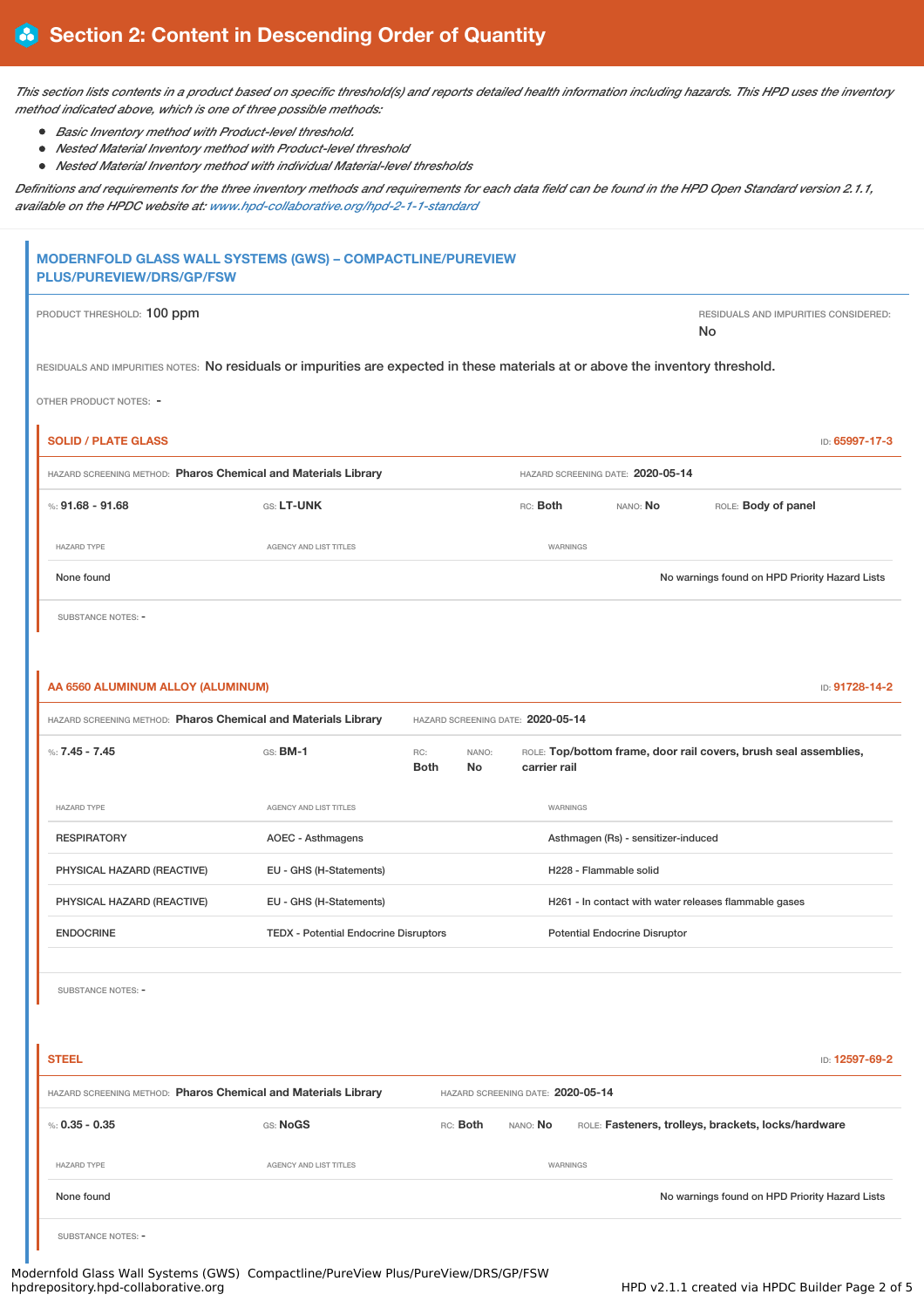| POLYURETHANE FOAMS (POLYURETHANE)<br>ID: 9009-54-5             |                               |                                     |                                   |                              |                                                |  |
|----------------------------------------------------------------|-------------------------------|-------------------------------------|-----------------------------------|------------------------------|------------------------------------------------|--|
| HAZARD SCREENING METHOD: Pharos Chemical and Materials Library |                               |                                     | HAZARD SCREENING DATE: 2020-05-14 |                              |                                                |  |
| %: $0.35 - 0.35$                                               | GS: LT-UNK                    |                                     | RC: None                          | NANO: No                     | ROLE: End caps                                 |  |
| <b>HAZARD TYPE</b>                                             | <b>AGENCY AND LIST TITLES</b> |                                     | WARNINGS                          |                              |                                                |  |
| None found                                                     |                               |                                     |                                   |                              | No warnings found on HPD Priority Hazard Lists |  |
| SUBSTANCE NOTES: -                                             |                               |                                     |                                   |                              |                                                |  |
|                                                                |                               |                                     |                                   |                              |                                                |  |
| POLYVINYL CHLORIDE (PVC) (PRIMARY CASRN IS 9002-86-2)          |                               |                                     |                                   |                              | ID: 93050-82-9                                 |  |
| HAZARD SCREENING METHOD: Pharos Chemical and Materials Library |                               |                                     | HAZARD SCREENING DATE: 2020-05-14 |                              |                                                |  |
| %: $0.18 - 0.18$                                               | GS: LT-P1                     | RC: None                            | NANO: No                          | ROLE: Top/bottom brush seals |                                                |  |
| <b>HAZARD TYPE</b>                                             | <b>AGENCY AND LIST TITLES</b> |                                     | WARNINGS                          |                              |                                                |  |
| <b>RESPIRATORY</b>                                             | AOEC - Asthmagens             | Asthmagen (Rs) - sensitizer-induced |                                   |                              |                                                |  |

SUBSTANCE NOTES: -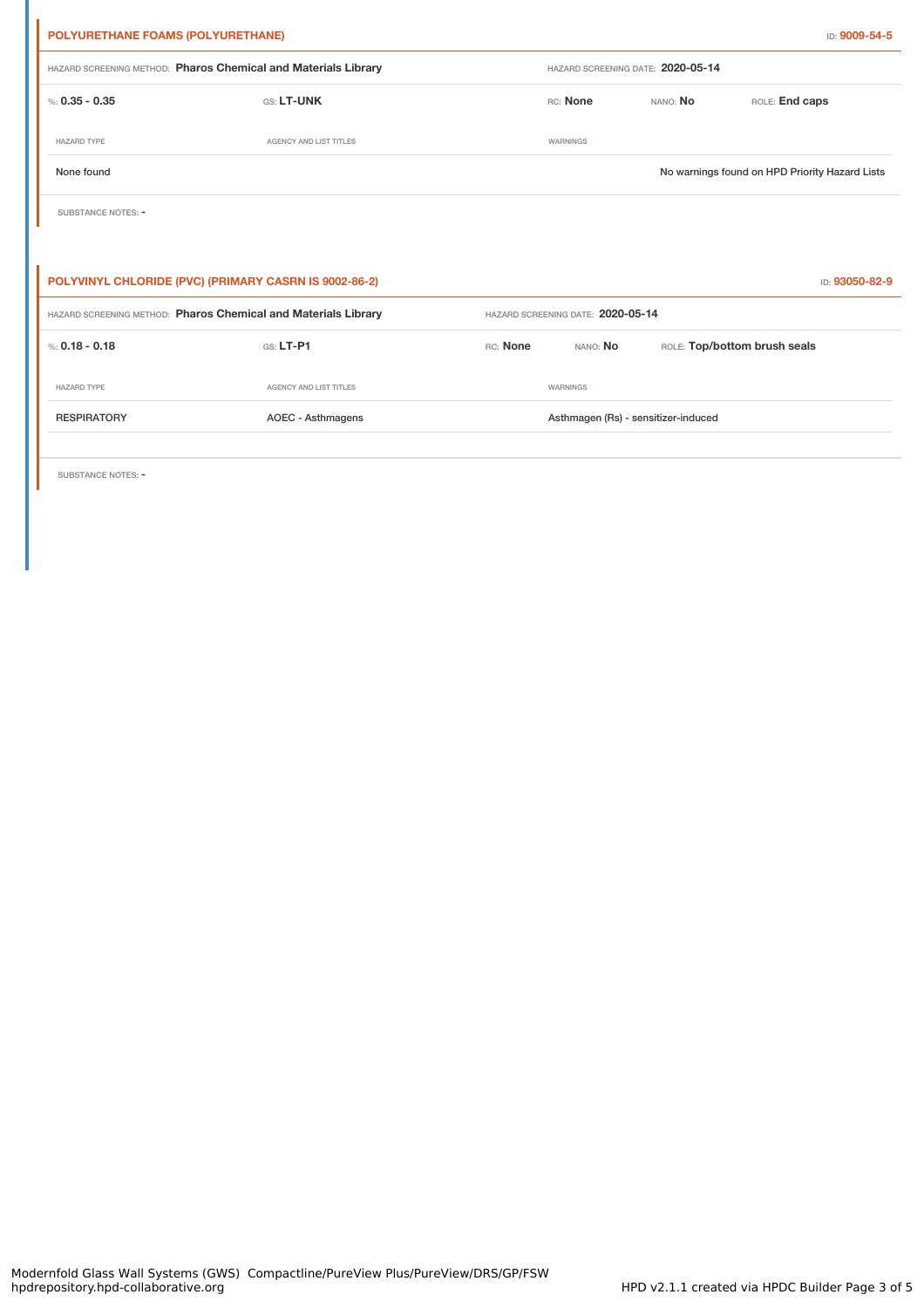This section lists applicable certification and standards compliance information for VOC emissions and VOC content. Other types of health or environmental *performance testing or certifications completed for the product may be provided.*

| <b>VOC EMISSIONS</b>                                         | <b>NA</b>                     |                     |                             |
|--------------------------------------------------------------|-------------------------------|---------------------|-----------------------------|
| CERTIFYING PARTY: Self-declared<br>APPLICABLE FACILITIES: NA | ISSUE DATE: <b>2018-07-02</b> | <b>EXPIRY DATE:</b> | CERTIFIER OR LAB: <b>NA</b> |

CERTIFICATE URL:

CERTIFICATION AND COMPLIANCE NOTES: VOC Content data is not applicable for this product category.

# **Section 4: Accessories**

This section lists related products or materials that the manufacturer requires or recommends for installation (such as adhesives or fasteners), maintenance, cleaning, or operations. For information relating to the contents of these related products, refer to their applicable Health Product Declarations, if available. No accessories are required for this product.

# **Section 5: General Notes**

Dorma and Kaba become dormakaba - a smart step for smart access solutions. We offer products, solutions and services for secure access to buildings and rooms - now all from a single source. Modernfold is a part of the dormakaba Group. For more information, please go to: www.dormakaba.com or www.modernfold.com. The information contained in this HPD is to be used only as a voluntary information on our products. dormakaba makes no representation or warranty as to the completeness or accuracy of the information contained herein. The products and specifications set forth in this HPD are subject to change without notice and dormakaba disclaims any and all liability for such changes. The information contained herein is provided without warranties of any kind, either express or implied, and dormakaba disclaims any and all liability for typographical, printing, or production errors or changes affecting the specifications contained herein. dormakaba DISCLAIMS ALL WARRANTIES, EXPRESS OR IMPLIED, INCLUDING, BUT NOT LIMITED TO, THE IMPLIED WARRANTIES OF MERCHANTABILITY AND FITNESS FOR A PARTICULAR PURPOSE. IN NO EVENT WILL dormakaba BE LIABLE FOR ANY INCIDENTAL, INDIRECT OR CONSEQUENTIAL DAMAGES ARISING FROM THE SALE OR USE OF ANY PRODUCT. All sales of products shall be subject to dormakaba's applicable General Terms and Conditions, a copy of which will be provided by your local dormakaba organisation upon request.